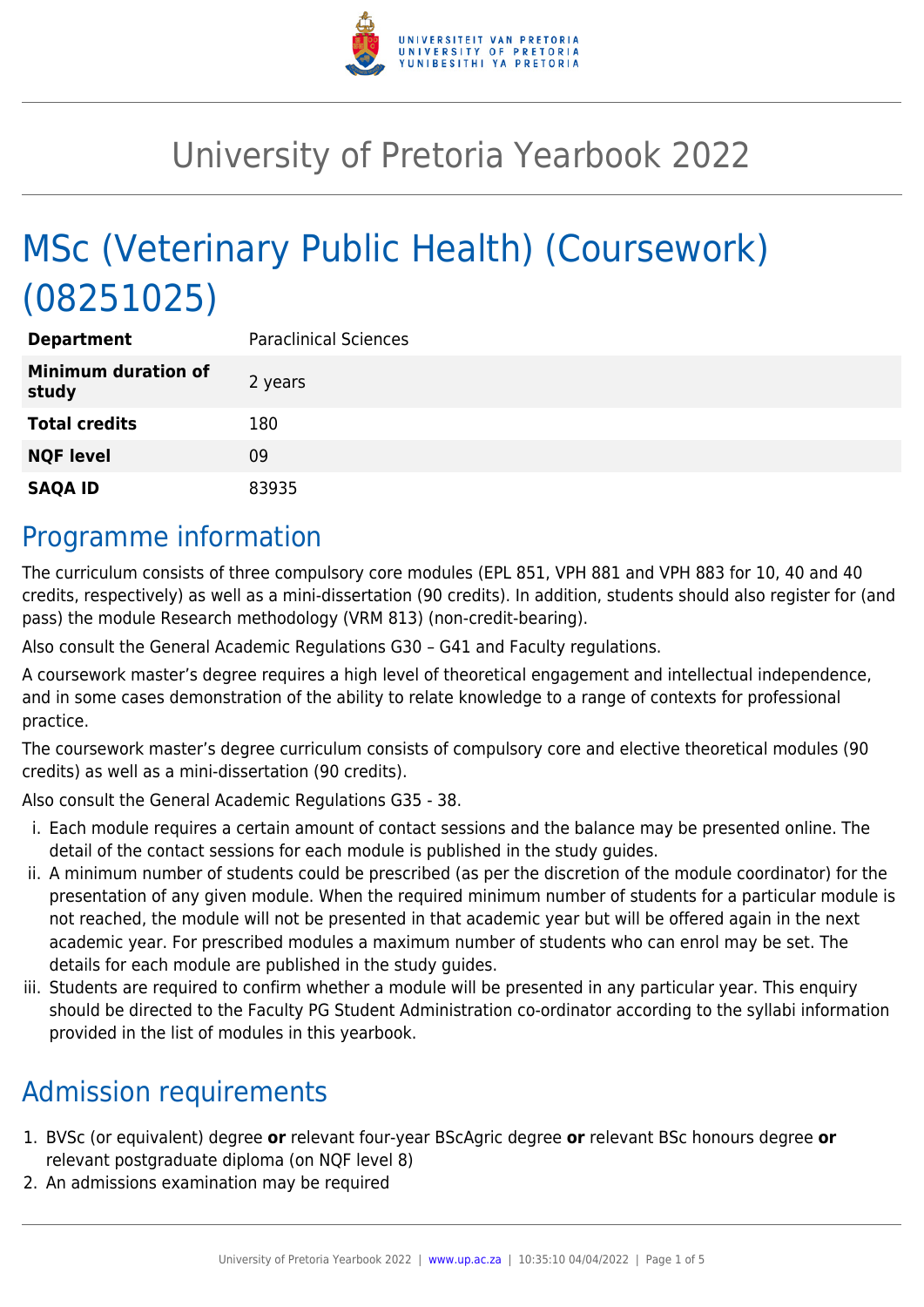

3. The candidate may be required to submit proof of experience in their selected field of study

\* There will not be an intake of new students for this degree every year. It remains the applicant's responsibility to ensure that the degree they wish to apply for will indeed be offered. Please consult the Faculty for more information.

### Examinations and pass requirements

The MSc coursework degree is conferred by virtue of the successful completion of examinations on the coursework modules and a mini-dissertation.

The Faculty does make provision for supplementary and special examinations as per General Academic Regulations G37.4 and G37.5.

For the coursework, a minimum examination mark of 50% is required in each of the modules where a semester or year mark is not required. However, where a semester or year mark is required, the latter will contribute 50% to the final mark. A subminimum of 40% is required in the examination and a final mark of at least 50 % to pass the module. Instructions regarding requirements for semester, year or examination marks are published in the study guides, for the specific attention of candidates.

If a student fails a coursework module, he/she will have to repeat the module the next year. A module may not be repeated more than twice. Please refer to other specific conditions stipulated in the study guide of each module.

#### **Examinations and pass requirements related to mini-dissertations**

Also consult the General Academic Regulations G39 for Preparation and submission of dissertation, Technical editing of the dissertation, Evaluation of the dissertation, Appointment of the examination panel, Criteria for evaluation, Examiners' reports, Finalisation of reports.

A mini-dissertation is submitted to the Head: Student Administration, before the closing date for the relevant graduation ceremonies as announced annually (i.e. 31 October or 31 March to qualify for the Autumn or Spring graduation, respectively), after permission is granted by the supervisor and co-supervisor(s). (Also consult the General Academic Regulation G39 with regard to the submission and technical editing of the thesis).

If a mini-dissertation is submitted after the due date specified above, the student takes the risk that the examination of the dissertation may be delayed and the student will not be considered for the graduation concerned. A student will only be allowed to graduate if the student has successfully complied with all the requirements for the particular programme.

The dissertation will be examined by one internal and one external examiner as stipulated by the UP regulations. The average mark of the two separate marks awarded by the examiners constitutes the final mark for the minidissertation.

The minimum pass mark is 50%. The Dean, on the recommendation of the relevant head of the department, may permit a candidate who has failed, to submit an amended mini-dissertation for final adjudication.

#### **Compliance with degree requirements**

Also consult the General Academic Regulation G40.

i. A coursework master's degree, will be conferred on a student only after the successful completion of every requirement of each component of the relevant degree programme, including the achievement of a pass mark for each of the prescribed coursework modules, the submission and successful evaluation of the minidissertation or other research-relevant output, and compliance with all the requirements for the particular programme.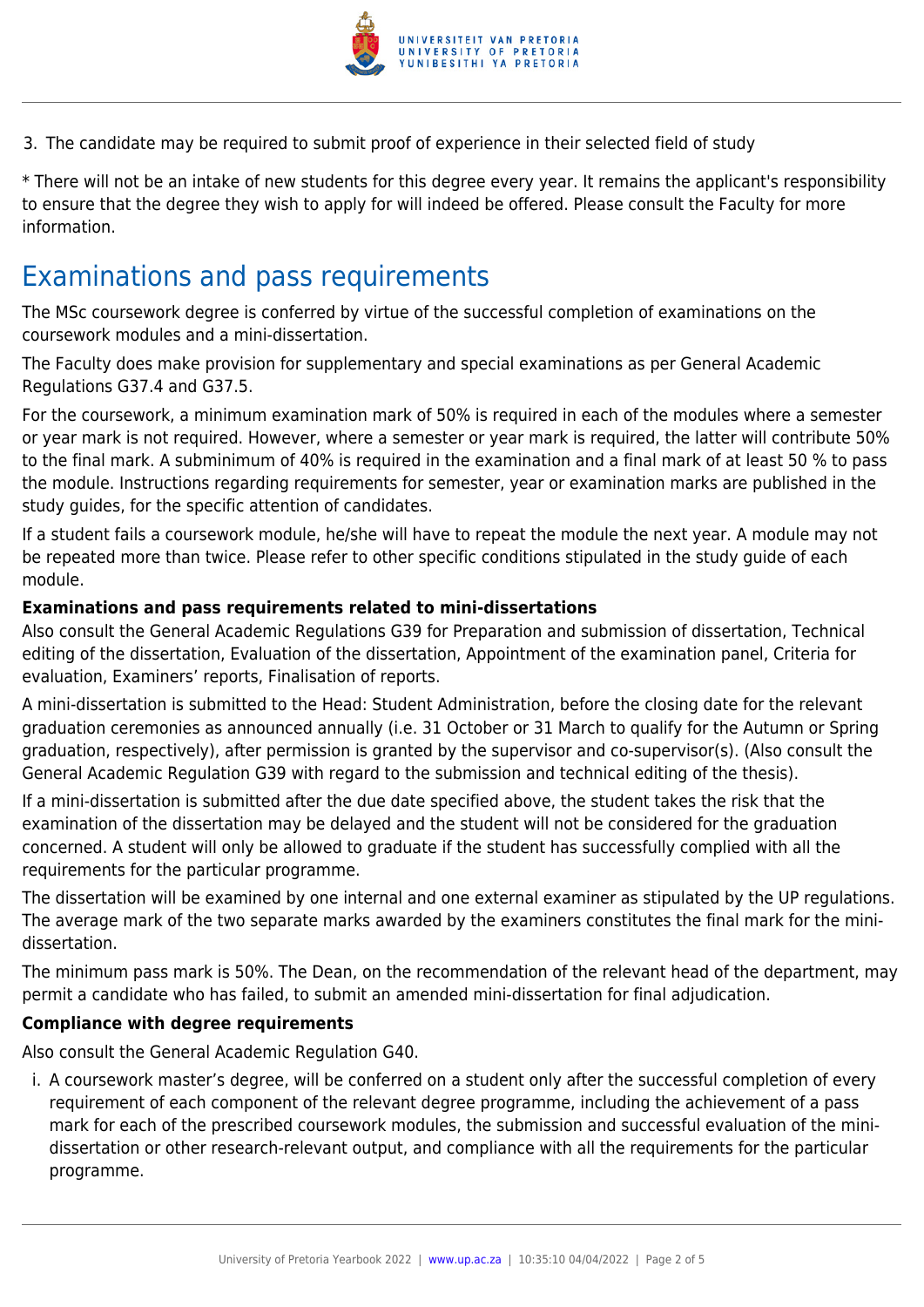

- ii. A coursework master's degree is not deemed to be completed if the electronic version of the mini-dissertation has not been submitted to the relevant faculty administration prior to the date of closure of the graduation/finalist list for the forthcoming graduation ceremony.
- iii. No one is entitled to any privileges pertaining to a coursework master's degree before the qualification has been conferred on him or her at a graduation ceremony. In respect of professional registrations, faculties may issue confirmation letters to the relevant professional bodies prior to the graduation ceremonies.

# Research information

#### **Retention and preservation of research data**

Also consult the General Academic Regulations G39.

The data generated through the research conducted must be managed in accordance with the University of Pretoria's Research Data Management policy and the related Research Data Management procedure.

Non-disclosure of the contents of a study (Embargo): Where part or all of the contents of the master's study must remain confidential, the supervisor will be required to submit an application in writing to Faculty Postgraduate and Research committee setting out the grounds for such a request and indicating the duration of the period of confidentiality. This period would normally not exceed 2 (two) years. The committee considers the application and either approves it or refers it back to the supervisor. The faculty must keep record of the decisions and the embargo, and the information must be shared with the Department of Library Services.

# Pass with distinction

Qualification with distinction: A coursework master's degree is awarded with distinction if a student meets the following requirements:

- a. Obtained a weighted average of at least 75% (not rounded) in the coursework modules needed to comply with degree requirements, and
- b. Obtained a final mark of 75% or above for the mini-dissertation; and
- c. Completed the qualification within the maximum period allowed for master's study, but not in less than the prescribed minimum period of one academic year. Note: the maximum allowable time is twice that of the prescribed duration time period in relation to postgraduate students who study part-time (i.e. study while working full-time).
- d. In the case of a coursework master's degree, did not fail or repeat any module during an additional examination. The result of a discontinuation of a module(s) will not be considered when calculating a qualification with distinction.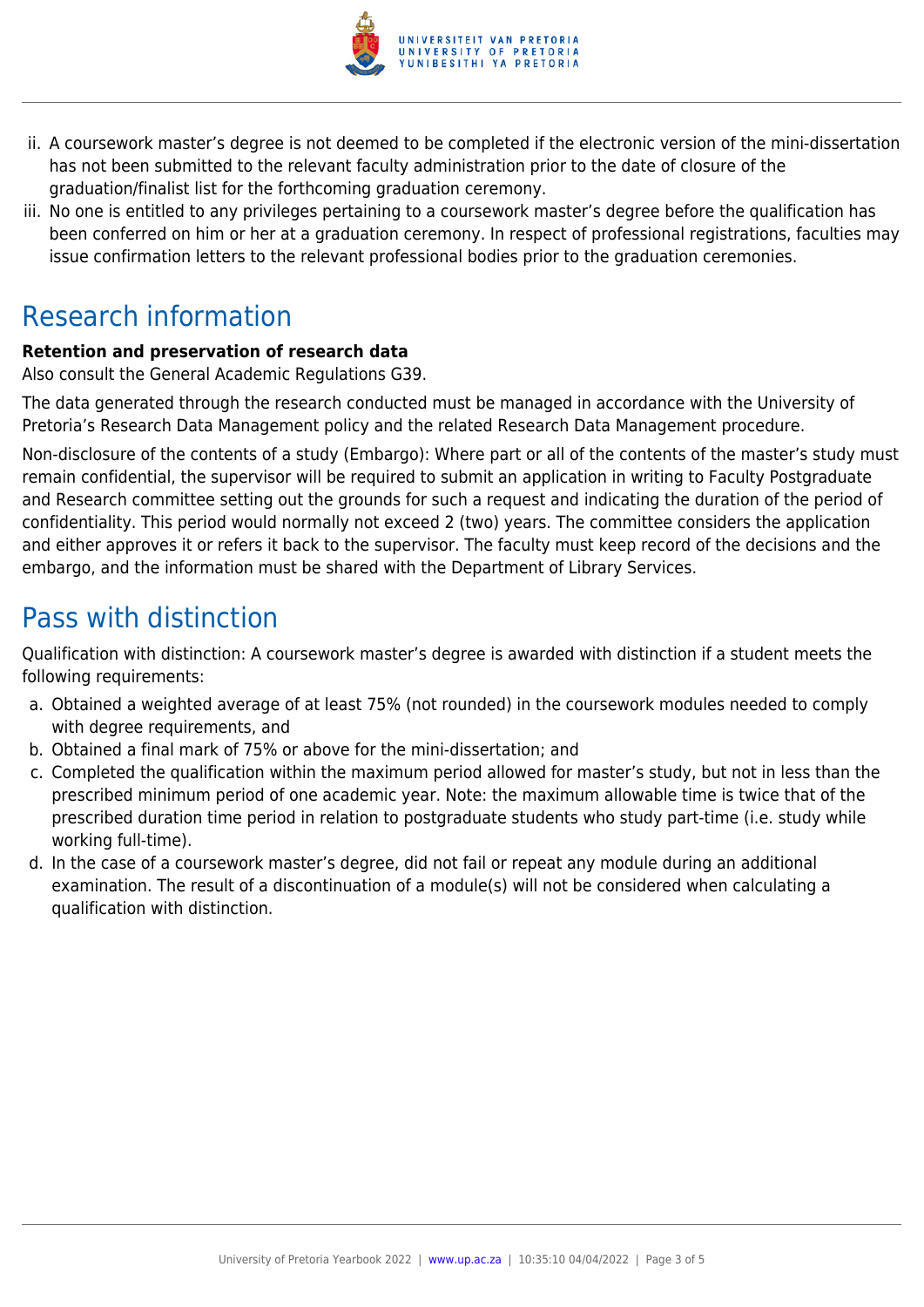

# Curriculum: Year 1

**Minimum credits: 90**

#### **Fundamental modules**

[Research methodology 813](https://www.up.ac.za/yearbooks/2022/modules/view/VRM 813) (VRM 813) - Credits: 0.00

#### **Core modules**

[Basic veterinary epidemiology 851](https://www.up.ac.za/yearbooks/2022/modules/view/EPL 851) (EPL 851) - Credits: 10.00 [Veterinary public health: Meat hygiene 881](https://www.up.ac.za/yearbooks/2022/modules/view/VPH 881) (VPH 881) - Credits: 40.00 [Veterinary public health: Veterinary milk hygiene 883](https://www.up.ac.za/yearbooks/2022/modules/view/VPH 883) (VPH 883) - Credits: 40.00